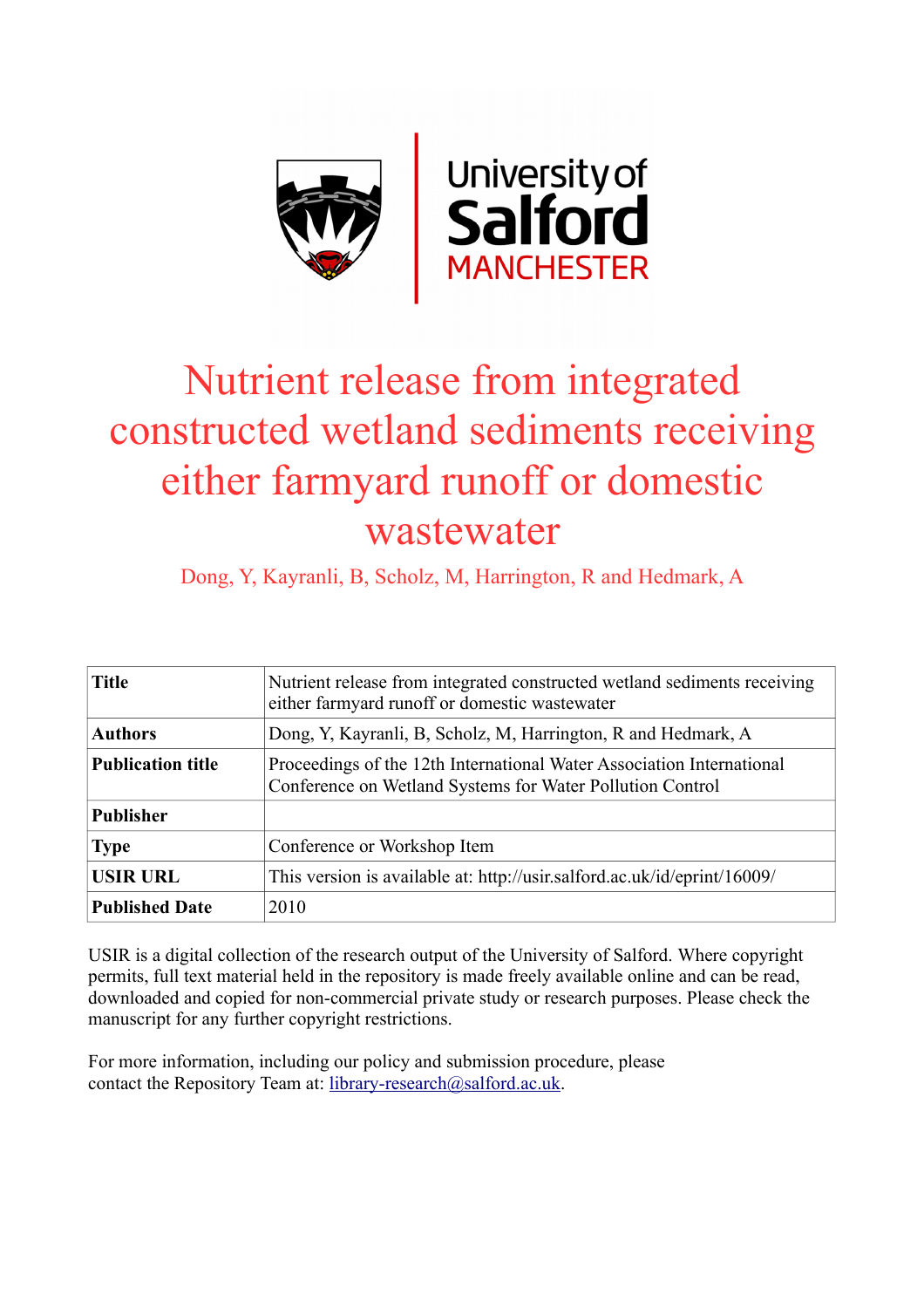# **Nutrient release from integrated constructed wetland sediments receiving either farmyard runoff or domestic wastewater**

Y. Dong\*, B. Kayranli\*, M. Scholz\*\*\*, R. Harrington\*\*\* and Åsa Hedmark\*\*\*\*

\*Institute for Infrastructure and Environment, School of Engineering, The University of Edinburgh, William Rankine Building, King's Buildings, Edinburgh EH9 3JL, Scotland, UK (E-mail: Y.Dong-5@sms.ed.ac.uk; [bkayranli@hotmail.com,](mailto:bkayranli@hotmail.com) [m.scholz@ed.ac.uk\)](mailto:m.scholz@ed.ac.uk) \*\*Discipline of Civil Engineering, School of Computing, Science and Engineering, University of Salford, Newton Building, Salford M5 4WT, England, UK \*\*\*Water and Planning Division, Department of Environment, Heritage and Local Government, The Quay, Waterford, Ireland (E-mail: rory\_harrington@environ.ie) \*\*\*\*Scottish Environment Protection Agency, Corporate Office, The Castle Business Park, Erskine Court,

Stirling FK9 4TR, Scotland, United Kingdom

(E-mail: asa.hedmark@sepa.org.uk)

**Abstract** There is a risk that contaminants within wetland sediment can either be remobilized or reach the groundwater due to infiltration if the wetland is unlined. This research study assesses laboratory-based integrated constructed wetland (ICW) mesocosms operated in a temperature- and pressure-controlled environment. The wetland columns were filled with contaminated sub-soil collected from the first cell of full-scale ICW systems treating either farmyard runoff or domestic wastewater. The aim was to examine nutrient removal within oxidized and reduced sediment layers throughout the soil profile. The mean removal efficiencies for the farmyard runoff mesocosms were mostly negative for all nutrients such as ammonia-nitrogen (-147.6%), nitratenitrogen (87.9%) and ortho-phosphate-phosphorus (-193.9%). Similar values were observed for domestic wastewater treatment mesocosms (system I planted with *Phragmites australis* and system II planted with *Agrostis stolonifera*): ammonia-nitrogen (I: -2.8%; II: -53.4%), nitratenitrogen (I: -61.1%; II: -41.7%) and ortho-phosphate-phosphorus (I: -180%; II: -198.3%). Findings indicate that nutrients trapped within sediments leach gradually out into the less contaminated inflow water. The capacity of nutrient retention decreases as the wetlands age. The sediments acted as nutrient sources instead of nutrient sinks. Moreover, the wetland cells planted with *P. australis* achieved better results than cells planted with *A. stolonifera*.

**Keywords** Integrated constructed wetlands, sediment, soil, nitrogen, phosphorus, COD, groundwater

## **INTRODUCTION**

#### **Background**

Integrated Constructed Wetlands (ICW) were originally designed and constructed to treat farmyard runoff and domestic wastewater within the Anne Valley near Waterford in Ireland. This unlined free surface flow wetland treatment system utilizes the same mechanisms that exist in natural wetlands, which include microbial, biological, physical and chemical processes (Scholz et al. 2007).

#### **Purpose**

Since wetland aging can be a problem that may contribute to a decrease in contaminant removal rates over time, the authors assessed the nutrient removal efficiency of ICW mesocosms and the nutrient accumulation within oxidized and reduced sediment layers. In addition, the variation of two species of macrophytes (*P. australis* and *A. stolonifera*) on nutrient reduction and the potential risk of ICW application to groundwater contamination were also studied.

**MATERIALS AND METHODS Site description**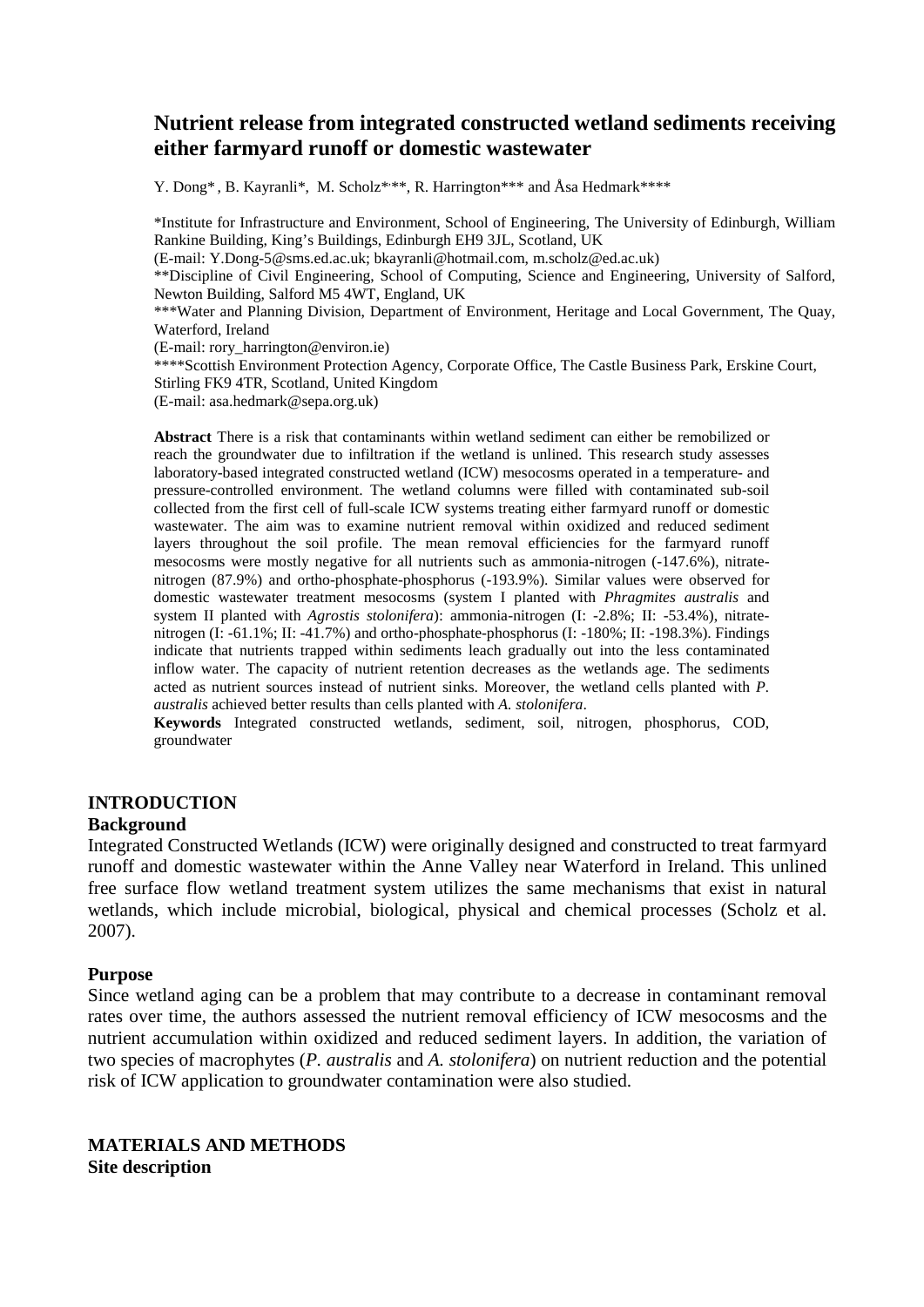Integrated constructed wetland systems were constructed on various farm enterprises within the Annestown-Dunhill watershed. All systems have been in operation for at least eight years. The study presented in this paper relates to ICW 7 and ICW 11. The ICW 7 system has a total area of 0.3 ha and was designed to treat local sewage and to contribute to the improvement of the water quality of the Annestown stream. The wastewater inflow was approximately 40  $m^3$ /day. The corresponding outflow was roughly  $24 \text{ m}^3/\text{day}$ .

In comparison, ICW 11 was constructed to treat farmyard runoff and wastewater within the catchments. The effluent entering the system comes from a dairy farm of 0.5 ha with 77 cows. The manure-contaminated wastewater was conveyed to the ICW system by gravity through pipes. Both ICW 7 and ICW 11 had four unlined cells in a row and the subsoil was reworked and used as a natural liner. The primary vegetation types planted were emergent species (helophytes).

# **Experiment set-up**

Five free water surface horizontal-flow constructed wetland mesocosms were set up at The University of Edinburgh to provide nutrient removal and accumulation information. Details of mesocosm design are illustrated in Fig. 1. The laboratory was controlled in terms of temperature, light and humidity, which are key major environmental boundary conditions. The room temperature was maintained at 15ºC. The light was provided by programmable controlled UV lights (model F36W/GRO, Sylvania, Otley Road, Charlestown, Shipley, England, UK) simulating day and night sunshine. The mesocosms were constructed using polyvinyl chloride drainage pipes (height: 83 cm; diameter: 10 cm). Seven plastic taps were evenly placed around the circumference of the pipe for subsequent sample collection. All taps were being penetrated 1.5 cm deep into the rig to reduce preferential flow ('side effects') during sampling. Outflow water was collected with vinyl tubing (at the centre of the bottom plate) of 1.2 cm internal diameter.

Of the five mesocosms, two were fed with farmyard runoff (wetlands 1 and 2), which was collected weekly from an outdoor farmyard runoff drain at Gorgie City Farm (Gorgie Road, Edinburgh, Scotland, UK). The raw runoff contains contaminated organic matter such as leaves, cow faeces and urine. Three mesocosms (wetlands 3, 4 and 5) were fed with pre-treated domestic wastewater taken from Edinburgh Seafield Wastewater Treatment Plant (Marine Esplanade, Seafield Road, Edinburgh, Scotland, UK) once per two weeks.

Three planted experimental mesocosms (wetlands 2, 3 and 4) were packed with four successive layers (from bottom to top) of aggregates: 50 mm of small gravel (1.2-5 mm), 50 mm of sand (0.6- 1.2 mm), 250 mm of sodium bentonite clay (permeability of  $10^{-9}$  m/s) and 350 mm of core sediment (incorporating plants if applicable). These systems were flooded with inflow water at a depth of 100 mm. The core sediment samples of the farmyard runoff treatment mesocosms were directly taken from the surface of ICW 11 (wetland cell 1), which has been used for treating farmyard runoff for more than eight years. The core sediment samples of the domestic wastewater treatment mesocosms were extracted from the surface of ICW 7 (wetland cell 1), which was around seven years old. Two control mesocosms were set up as well. They had the same flow conditions and saturation ratio. The aggregates of the two control mesocosms (from bottom to top) contained 50 mm of small gavel (1.2-5 mm), 50 mm of sand (0.6-1.2 mm) and 600 mm of sodium bentonite clay (permeability of  $10^{-9}$  m/s).

*Phragmites australis (Cav) Trin. ex Steud* (Common reed) rhizomes were obtained from a mature outdoor wetland rig located at The King's Buildings, Edinburgh. *Agrostis stolonifera L.* (Creeping Bentgrass) rhizomes were obtained from ICW 7 located in Waterford, Ireland. Wetland 2 was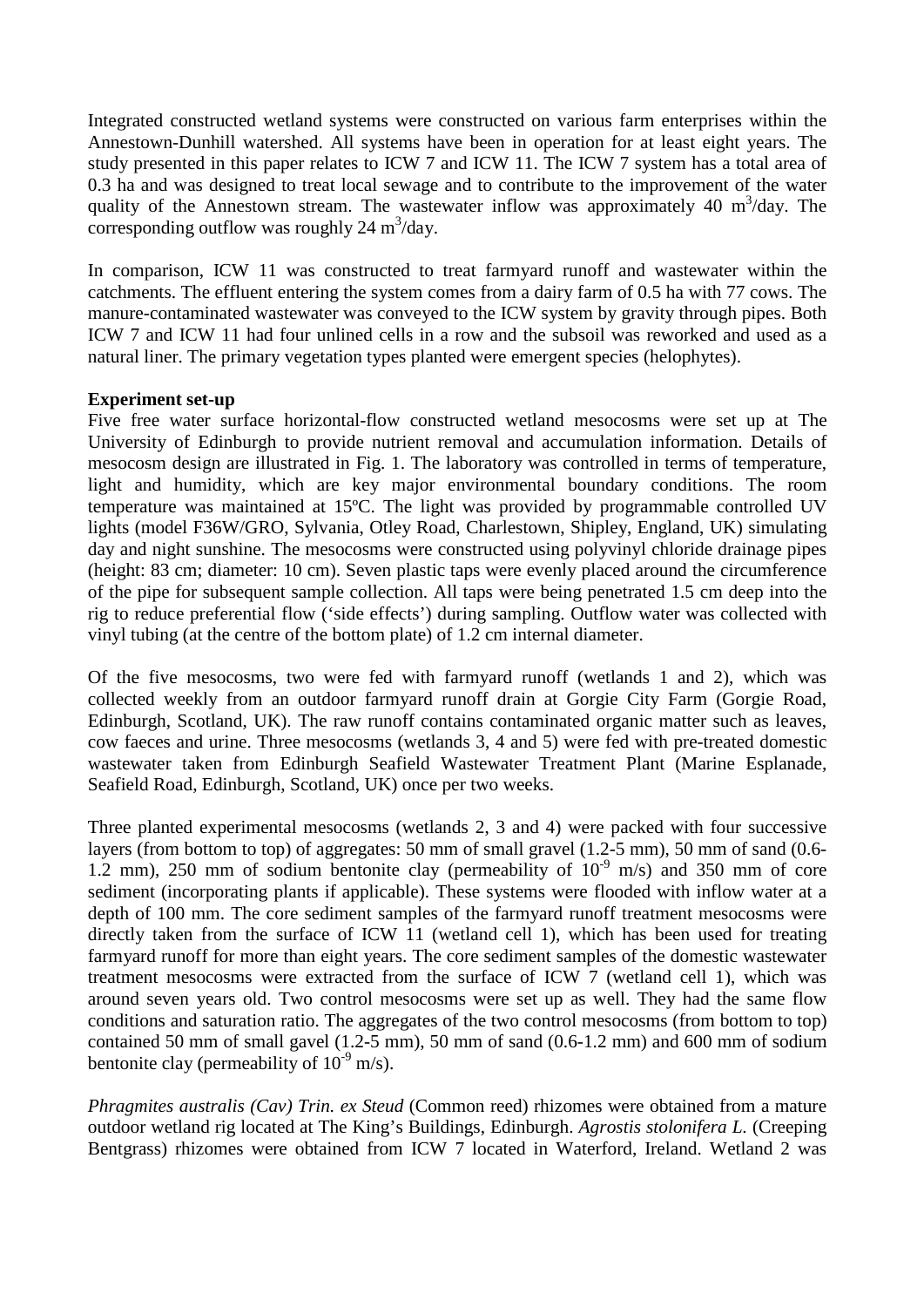planted with *P. australis* in February 2009. Wetlands 3 and 4 were planted with *P. australis* and *A. stolonifera* rhizomes, respectively, in May 2009. The control mesocosms were left unplanted.



Fig. 1. Layout of integrated constructed wetland mesocosms.

## **Sampling and analytical methods**

Water samples comprising 100 ml each were subsequently taken from the top (tap I) and the two bottom taps (tap II and tap III). Virtually no water infiltrated into the deeper layers due to the presence of clay. Therefore, water samples at the lower sampling points could not be taken from the corresponding taps. Collected samples were analysed for temperature, pH, conductivity, total dissolved solids, redox potential, dissolved oxygen, suspended solids and COD at The University of Edinburgh. Ammonia-nitrogen, nitrate-nitrogen, total organic nitrogen, chloride and molybdatereactive phosphorus were tested at the Waterford Country Council water laboratory using American Public Health Association standard methods (APHA 1998) unless mentioned otherwise.

All Statistical analyses were carried out by using the software package Origin 8.0. A parametric analysis of variance was used to determine any significant  $(p<0.05)$  differences in removal percentages of all water quality variables for both ICW systems.

## **RESULTS AND DISCUSSION**

## **Water quality**

Experiments with the farmyard runoff treatment mesocosms were carried out between February 2009 and June 2010. The systems treating domestic wastewater were operated between May 2009 and June 2010. The first two months were seen as the start-up period characterized by system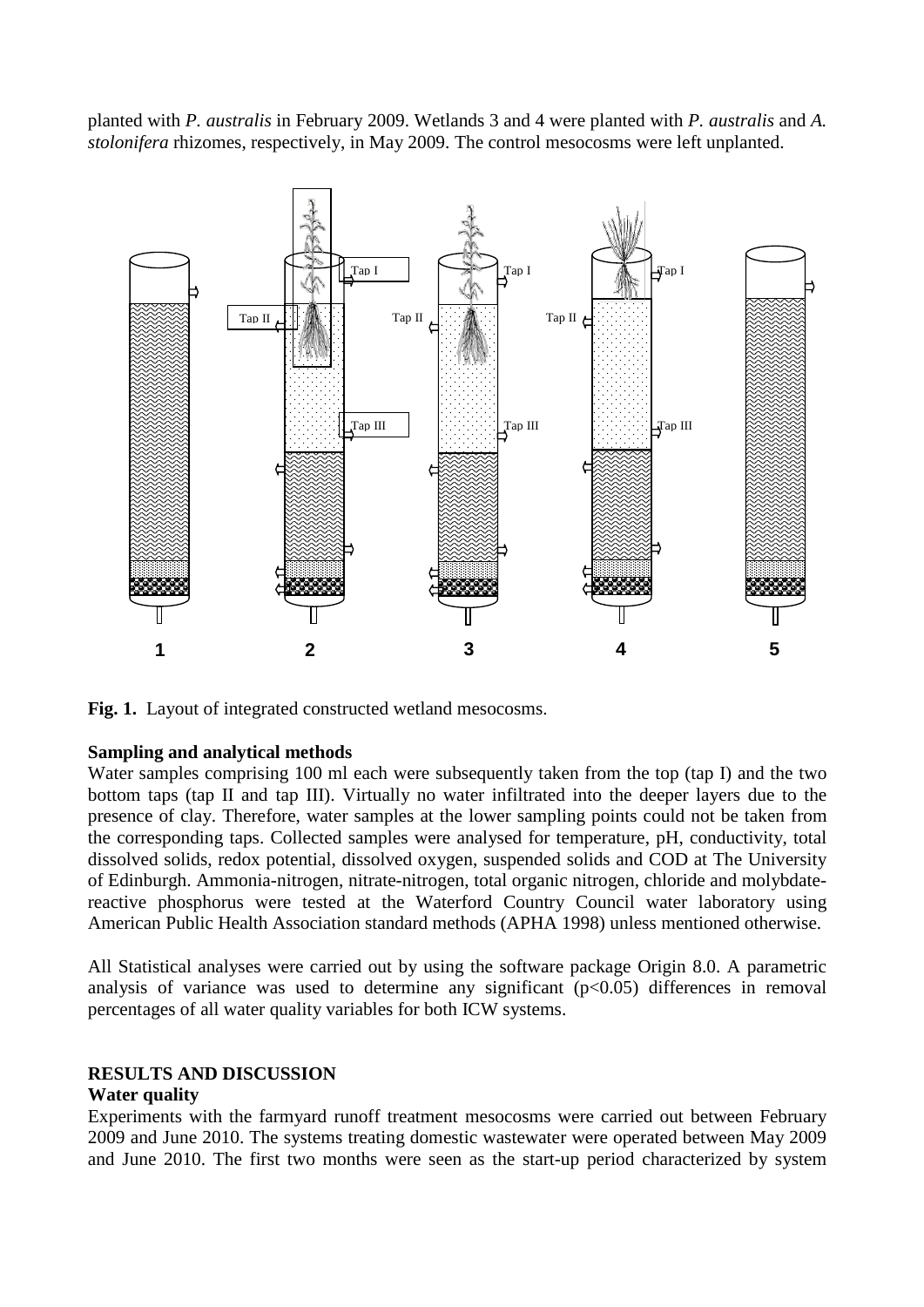instability. The results are separated into two parts; namely farmyard runoff treatment and domestic wastewater treatment (Tables 1, 2 and 3).

As shown in Table 1, 2 and 3, organic matter is being released from the sediment into the top water layers for both systems. Kayranli et al (2009) summarized that processes such as biodegradation, photochemical oxidation, sedimentation, volatilization and sorption may affect the overall organic matter composition. It is also believed that the organic matter content and corresponding decomposition are influenced by parameters such as temperature (Barber et al. 2001; Savage and Davidson 2001), organic matter quality (Turcq et al. 2002), residence time (Yu et al. 2002), vegetation pattern, wetland maturity, sedimentation rate, sediment texture and sediment reworking (Shepherd et al. 2007).

Furthermore, the high concentration of ammonia was toxic to wetland plants, and their growth was therefore impaired. more than 90% of the plants were dead after three months. This change in plant cover considerably affects the oxygen transfer rate to the deeper sediment layers. Moreover, aerobic decomposition processes are reduced.

**Table 1.** Water quality variables for the farmyard runoff mesocosms (April 2009 – June 2010).  $\frac{1}{2}$  Runoff

|            | ганнуага кинон |          |           |         |       |        |           |                          |        |       |                          |         |           |                          |
|------------|----------------|----------|-----------|---------|-------|--------|-----------|--------------------------|--------|-------|--------------------------|---------|-----------|--------------------------|
| Var        |                | Influent |           | Control |       | Tap I  |           |                          | Tap II |       |                          | Tap III |           |                          |
|            | $\mathbf n$    | Mean     | <b>SD</b> | Mean    | SD    | Mean   | <b>SD</b> | Rem                      | Mean   | SD    | Rem                      | Mean    | <b>SD</b> | Rem                      |
| <b>COD</b> | 47             | 74.0     | 24.6      | 114.9   | 22.4  | 87.8   | 26.7      | $-19$                    | 99.2   | 26.9  | $-34$                    | 140.1   | 48.1      | $-89$                    |
| $Am-N$     | 42             | 1.5      | 1.4       | 0.1     | 0.1   | 3.6    | 2.5       | $-148$                   | 17.2   | 4.8   | 1067                     | 81.0    | 13.9      | $-5411$                  |
| $Ni-N$     | 38             | 0.6      | 0.7       | 19.5    | 4.7   | 0.3    | 0.3       | 88                       | 0.6    | 0.6   | $-11$                    | 1.2     | 1.0       | $-92$                    |
| MRP.       | 42             | 1.0      | 0.6       | 3.8     | 1.2   | 2.9    | 1.1       | $-194$                   | 3.7    | 1.0   | $-274$                   | 10.7    | 2.4       | $-992$                   |
| Chl        | 43             | 19.7     | 11.5      | 210.7   | 40.2  | 51.8   | 14.7      | $-163$                   | 46.8   | 11.7  | $-137$                   | 161.7   | 69.7      | $-720$                   |
| Cond       | 50             | 217.8    | 78.9      | 1216.1  | 194.2 | 444.4  | 105.3     | $\overline{\phantom{a}}$ | 655.3  | 141.2 | $\overline{\phantom{a}}$ | 1943.6  | 297.5     | $\overline{\phantom{a}}$ |
| Redox      | 48             | $-63$    | 106       | $-102$  | 111   | $-154$ | 89        | $\overline{\phantom{a}}$ | $-220$ | 130   |                          | $-120$  | 114       | $\overline{\phantom{a}}$ |
| Wat T      | 51             | 18.2     | 2.7       | 16.3    | 1.4   | 16.7   | 1.4       | ٠                        | 16.8   | 1.3   | $\overline{\phantom{a}}$ | 16.5    | 1.1       | $\overline{\phantom{a}}$ |
| pH         | 51             | 6.6      | 0.3       | 7.5     | 0.3   | 6.4    | 0.2       | $\sim$                   | 6.0    | 0.2   | $\overline{\phantom{a}}$ | 6.8     | 0.4       | $\overline{\phantom{a}}$ |

COD, chemical oxygen demand (mg/l); Am-N, ammonia-nitrogen (mg/l); Ni-N, nitrate-nitrogen (mg/l); MRP, molybdate reactive phosphorus (mg/l); Chl, chloride (mg/l Cl); Cond, conductivity (µS/cm); Redox, redox potential (mV); Wat T, water temperature (ºC); Var, variable; n, sample number; SD, standard deviation; Rem, removal efficiency  $%$ ).

In general, the ammonia-nitrogen concentrations for all systems were relatively high, in particular for sampling point III. This is probably because a large amount of ammonia-nitrogen accumulated at the bottom of the sediment, and was subsequently released during the study period. In constructed wetland systems, adsorbed ammonia is bound loosely to the substrate such as sediment, and can be released easily when the water chemistry and other environmental factors change.

Once the ammonia concentration in the water column has been reduced as a result of nitrification, some ammonia will be absorbed to regain an equilibrium with the new concentration (Lee et al. 2009). In addition, kinetic ammonification (mineralization) of organic nitrogen proceeds more rapidly than nitrification, thus creating the potential for an increase in ammonium concentration in the outlet.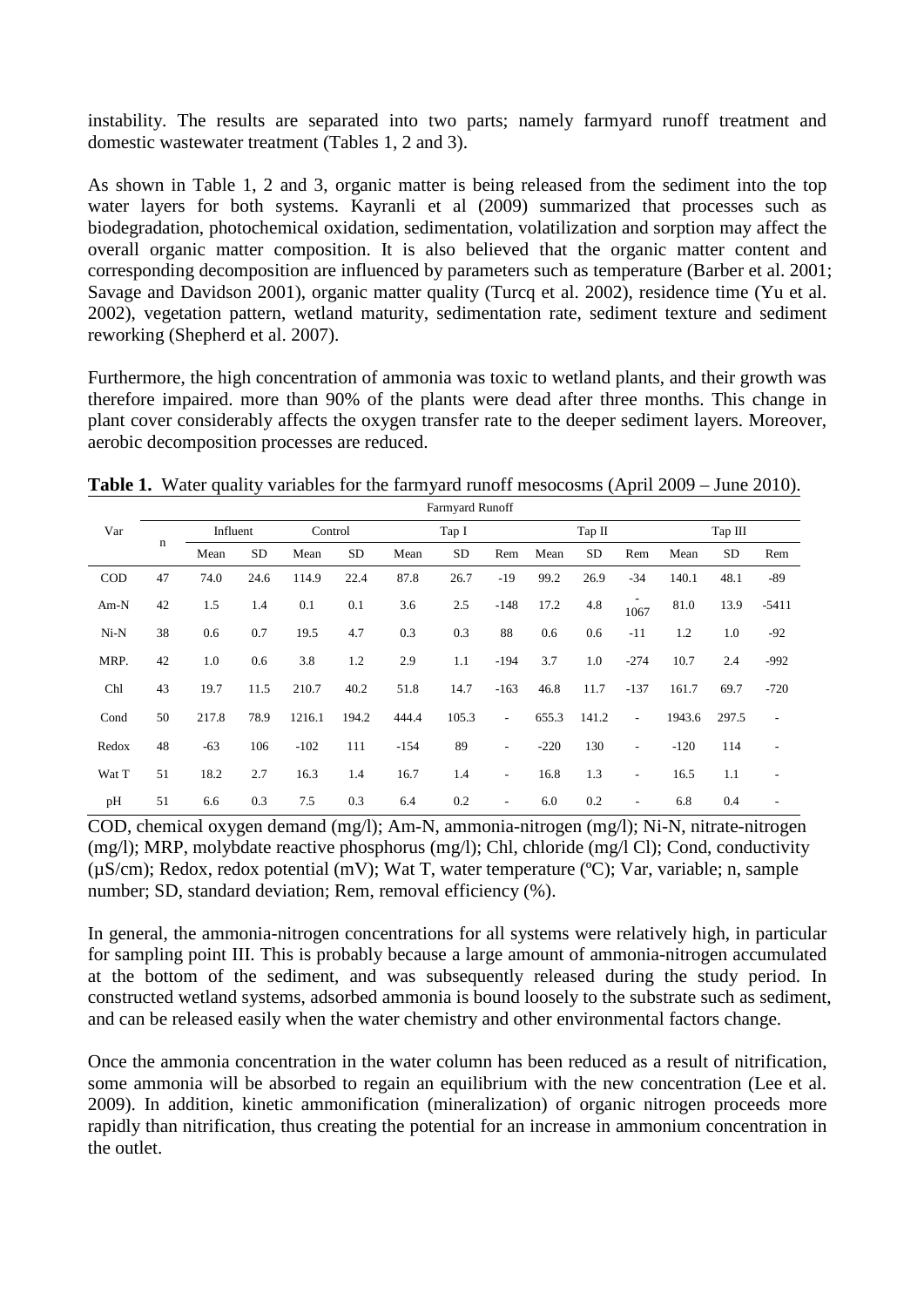The mean nitrate-nitrogen concentrations of farmyard runoff and domestic wastewater systems are shown in Tables 1 to 3. The low nitrification rate could have been caused by a number of factors, including oxygen shortage, low pH and low temperature values. The nitrification process is largely oxygen demanding. During the study period, most plants were dead where high concentrations of ammonia were present. This resulted in a low transferring of oxygen to the sediment.

|            |    | Domestic wastewater |           |         |           |        |           |                          |                      |           |                          |         |           |                          |
|------------|----|---------------------|-----------|---------|-----------|--------|-----------|--------------------------|----------------------|-----------|--------------------------|---------|-----------|--------------------------|
| Var        |    | Influent            |           | Control |           | Tap I  |           |                          | Тар II               |           |                          | Tap III |           |                          |
|            | n  | Mean                | <b>SD</b> | Mean    | <b>SD</b> | Mean   | <b>SD</b> | Rem                      | Mean                 | <b>SD</b> | Rem                      | Mean    | <b>SD</b> | Rem                      |
| <b>COD</b> | 44 | 78.5                | 49.7      | 97.0    | 38.2      | 91.6   | 38.3      | $-17$                    | 131.6                | 52.1      | $-68$                    | 154.2   | 63.2      | $-96$                    |
| $Am-N$     | 36 | 10.0                | 4.7       | 0.3     | 0.4       | 10.3   | 8.7       | $-3$                     | 47.4                 | 23.0      | $-375$                   | 53.0    | 31.6      | $-432$                   |
| $Ni-N$     | 20 | 0.4                 | 0.1       | 2.2     | 2.2       | 0.6    | 0.3       | $-61$                    | 0.9                  | 0.6       | $-150$                   | 1.2     | 0.7       | $-225$                   |
| <b>MRP</b> | 38 | 1.2                 | 0.6       | 3.5     | 1.0       | 3.2    | 1.9       | $-180$                   | 3.7                  | 1.7       | $-221$                   | 2.8     | 1.0       | $-146$                   |
| Chl        | 39 | 106.8               | 39.7      | 491.5   | 84.6      | 233.5  | 44.4      | $-119$                   | 218.8                | 45.8      | $-105$                   | 333.8   | 152.7     | $-213$                   |
| Cond       | 43 | 599.1               | 136.0     | 2327.1  | 221.8     | 1112.7 | 171.7     | $\overline{\phantom{a}}$ | 1415.<br>$\mathbf Q$ | 121.2     | $\overline{\phantom{a}}$ | 2040.8  | 445.2     | $\overline{\phantom{a}}$ |
| Redox      | 41 | $-82$               | 103       | $-120$  | 101       | $-200$ | 74        | $\overline{\phantom{a}}$ | $-247$               | 117       | $\overline{\phantom{a}}$ | $-201$  | 111       | $\overline{\phantom{a}}$ |
| Wat T      | 44 | 16.4                | 2.5       | 16.2    | 1.4       | 16.4   | 1.4       | $\overline{\phantom{a}}$ | 16.3                 | 1.2       | $\overline{\phantom{m}}$ | 16.6    | 1.2       | $\overline{\phantom{a}}$ |
| pH         | 44 | 6.7                 | 0.3       | 7.5     | 0.2       | 6.6    | 0.2       | $\overline{\phantom{a}}$ | 6.5                  | 0.2       | $\overline{\phantom{m}}$ | 7.4     | 0.7       | ٠                        |

**Table 2.** Water quality variables for the domestic wastewater mesocosm I (June 2009 – June 2010).

COD, chemical oxygen demand (mg/l); Am-N, ammonia-nitrogen (mg/l); Ni-N, nitrate-nitrogen (mg/l); MRP, molybdate reactive phosphorus (mg/l); Chl, chloride (mg/l Cl); Cond, conductivity  $(uS/cm)$ ; Redox, redox potential (mV); Wat T, water temperature (°C); Var, variable; n, sample number; SD, standard deviation; Rem, removal efficiency (%).

**Table 3.** Water quality variables for the domestic wastewater mesocosm II (June 2009 – June 2010).

|            | Domestic wastewater II |          |           |         |           |        |           |                          |        |       |                          |         |           |                          |
|------------|------------------------|----------|-----------|---------|-----------|--------|-----------|--------------------------|--------|-------|--------------------------|---------|-----------|--------------------------|
| Var        | n                      | Influent |           | Control |           | Tap I  |           |                          | Tap II |       |                          | Tap III |           |                          |
|            |                        | Mean     | <b>SD</b> | Mean    | <b>SD</b> | Mean   | <b>SD</b> | Rem                      | Mean   | SD    | Rem                      | Mean    | <b>SD</b> | Rem                      |
| <b>COD</b> | 44                     | 78.5     | 49.7      | 97.0    | 38.2      | 92.7   | 31.4      | $-18$                    | 118.8  | 49.9  | $-51$                    | 129.1   | 48.1      | -64                      |
| $Am-N$     | 36                     | 10.0     | 4.7       | 0.3     | 0.4       | 15.3   | 11.8      | $-53$                    | 40.1   | 21.8  | $-302$                   | 45.4    | 15.1      | $-355$                   |
| $Ni-N$     | 20                     | 0.4      | 0.1       | 2.2     | 2.2       | 0.5    | 0.3       | $-42$                    | 0.9    | 0.6   | $-147$                   | 1.5     | 0.7       | $-308$                   |
| <b>MRP</b> | 38                     | 1.2      | 0.6       | 3.5     | 1.0       | 3.4    | 1.7       | $-198$                   | 4.4    | 2.2   | $-278$                   | 4.3     | 1.9       | $-271$                   |
| Chl        | 39                     | 106.8    | 39.4      | 491.4   | 84.1      | 161.0  | 28.6      | $-51$                    | 165.7  | 26.3  | $-55$                    | 220.8   | 67.8      | $-107$                   |
| Cond       | 43                     | 599.1    | 136.0     | 2327.1  | 221.8     | 883.1  | 129.2     | ٠                        | 1110.5 | 144.2 | Ξ.                       | 1423.6  | 217.6     | $\overline{\phantom{a}}$ |
| Redox      | 41                     | $-82$    | 103       | $-120$  | 101       | $-286$ | 110       | $\overline{\phantom{a}}$ | $-265$ | 113   | $\overline{\phantom{0}}$ | $-272$  | 102       | $\overline{\phantom{a}}$ |
| Wat T      | 44                     | 16.4     | 2.1       | 16.4    | 1.4       | 16.6   | 0.2       | $\sim$                   | 16.8   | 1.6   | ۰                        | 16.5    | 1.3       | $\overline{\phantom{a}}$ |
| pH         | 44                     | 6.7      | 0.3       | 7.5     | 0.2       | 6.2    | 0.2       | $\overline{\phantom{m}}$ | 6.1    | 0.1   | $\overline{\phantom{0}}$ | 6.5     | 0.2       | $\overline{\phantom{a}}$ |

COD, chemical oxygen demand (mg/l); Am-N, ammonia-nitrogen (mg/l); Ni-N, nitrate-nitrogen (mg/l); MRP, molybdate reactive phosphorus (mg/l); Chl, chloride (mg/l Cl); Cond, conductivity (µS/cm); Redox, redox potential (mV); Wat T, water temperature (ºC); Var, variable; n, sample number; SD, standard deviation; Rem, removal efficiency  $(\% )$ .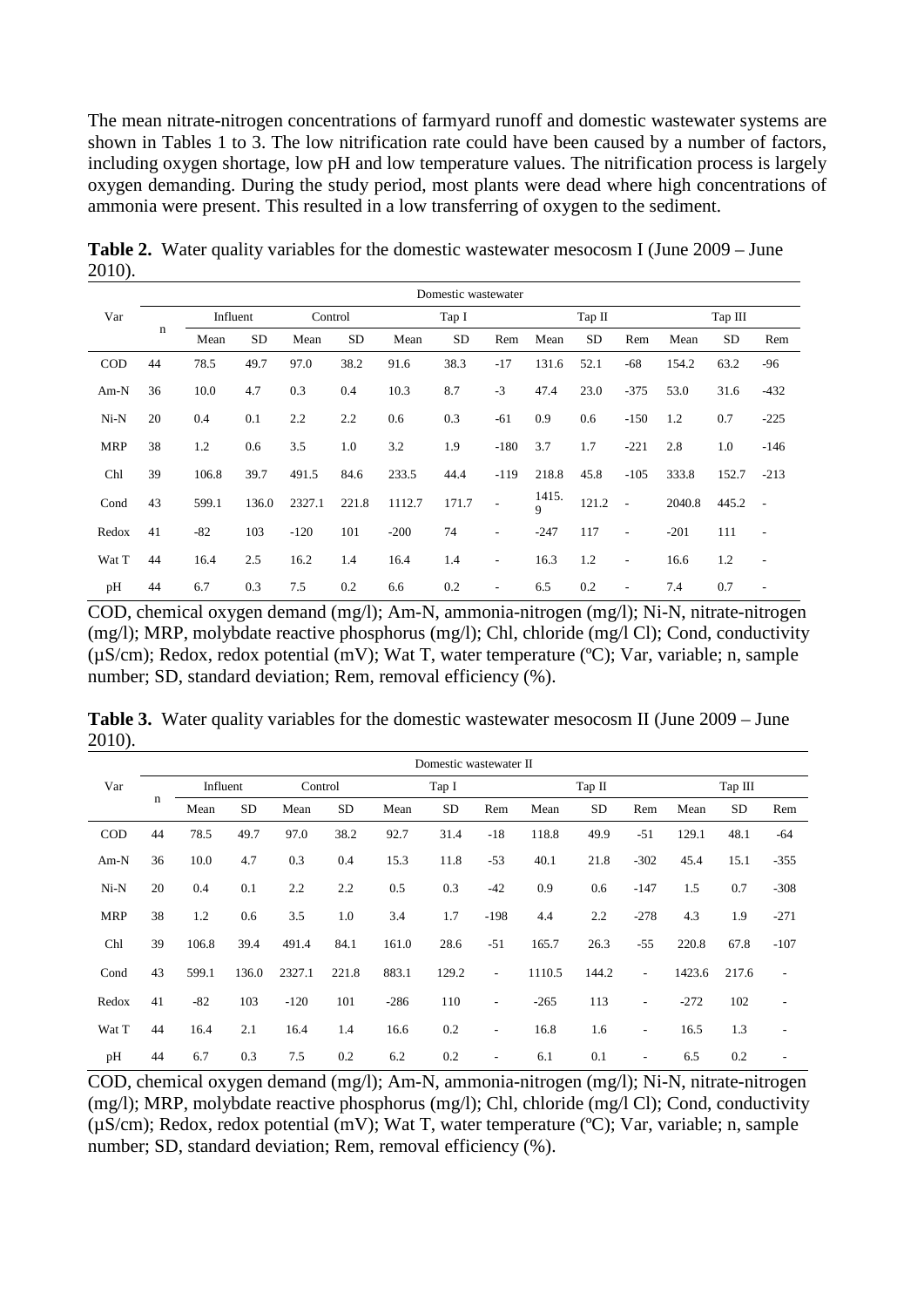The concentration of molybdate reactive phosphorus (MRP) found in the mesocosm treating farmyard runoff and domestic wastewater increased steadily from sample tap I to III through the study. These findings indicate that the sediments were saturated with MRP, acting therefore as the source of MRP. The alteration of environmental conditions such as the contact with less polluted incoming water triggered the phosphorus releasing process, resulting in a decrease of the removal efficiency (Carucci et al. 1997; Panswad and Anan 1999; Wang et al. 2007).

Annelies et al. (2009) discovered that some surface flow and subsurface flow constructed wetlands initially remove phosphorus and later on release it again from the substrate. In addition, the carbon concentration may also influence the phosphorus removal efficiency either by blocking the adsorption sites or competing with phosphates for them (Sakadevan and Bavor 1998; Vohla et al. 2007). A study by Mann and Bavor (1993) monitored the performance of a full scale subsurface flow gravel wetland over two years and demonstrated that non-reactive sorbents can remove significant amounts of phosphorus, but that sorption sites for removal quickly become saturated.

# **Vegetation types**

Concerning the two mesocosms treating domestic wastewater, COD, ammonia-nitrogen and MRP concentrations were lower for wetland 3 compared to wetland 4. It is a possibility that the presence of *P. australis* within the wetland systems has limited the diffusion of oxygen to the lower sediment layers. Relatively low oxygen concentrations can be identified as the main contributor to the inadequate removal of COD and ammonia-nitrogen.

## **Groundwater contamination**

The ICW was constructed using in situ soils. As the contaminated effluent passes through the system, the suspended matter settles on the soil surface and subsequently slows the infiltration of contaminants through the wetland cells (Scholz 2006). An outlet tube was located on the base plate of each experimental mesocosm to gauge the possibility of groundwater contamination by infiltration of the polluted water. However, throughout the study period, no groundwater contamination was recorded.

The decrease of infiltration rate was probably because the compact bentonite clay layer acted as an excellent barrier to prevent nutrient transfer to potential aquifers. Furthermore, there are many biogeochemical processes that play important roles in clogging of the soil matrix; for example, biomass accumulation and/or insoluble biogas (i.e. methane) formation through soil microbes (Kellner et al. 2004; Tokida et al. 2005).

## **Sediment management**

Sediment serves as the reservoir of contaminants within a wetland system, and was identified as the source for contaminants during long-term operation. In March 2005, sediment accumulations were measured at six ICW sites in Waterford. The mean rates of sediment accumulation were approximately 3 cm per annum for the moderately loaded systems, but in fact the rate of sedimentation varied between individual wetlands, and the removal frequency required for each cell was therefore different.

Previous research (Scholz 2007) results indicate that the approximate sludge removal frequency of cell 1 within ICW 11 would be nine years taking the overall pond capacity into account. However, from the nutrient removal perspective, a higher desludging frequency of five or six years appears to be necessary.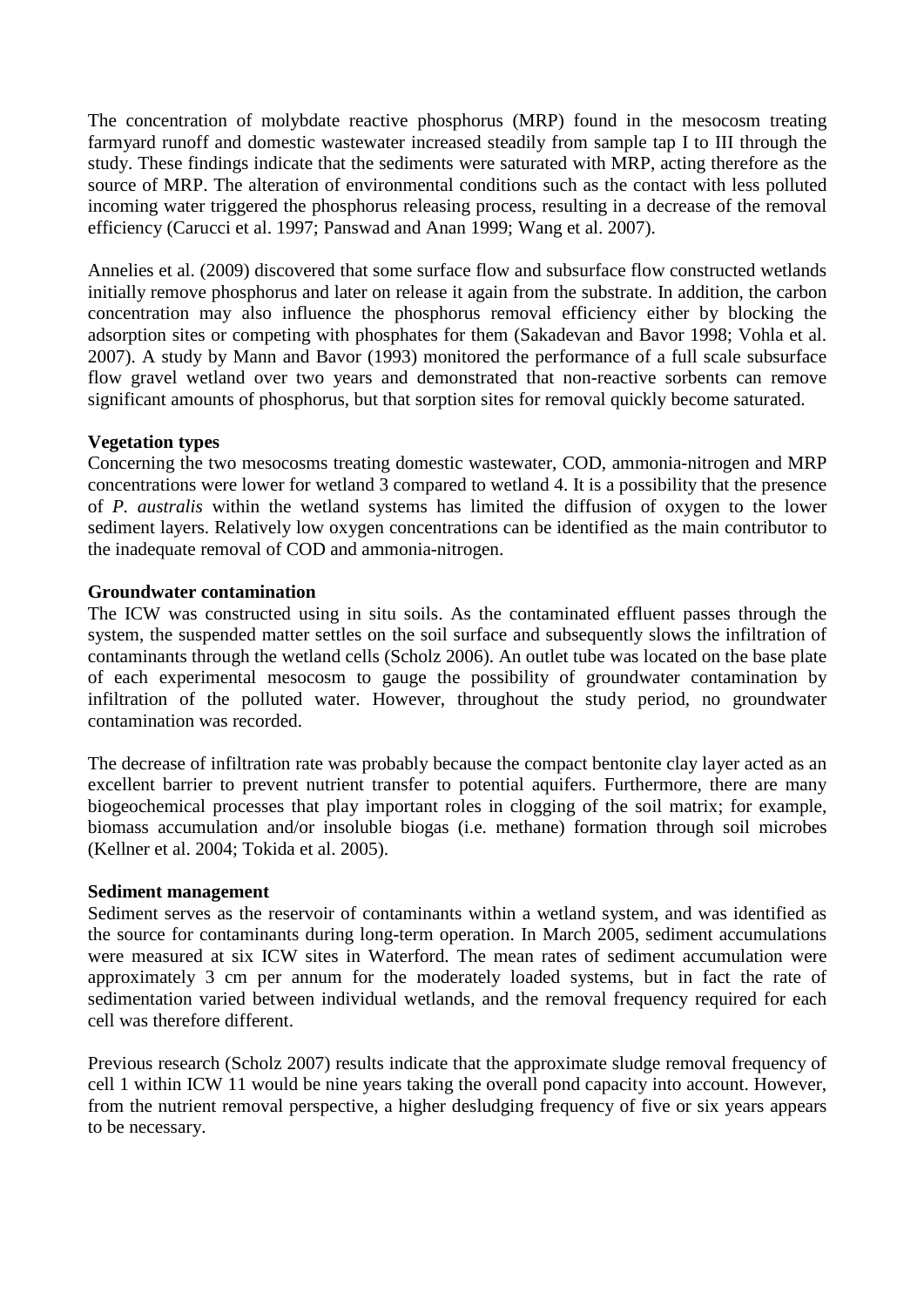## **CONCLUSIONS**

The concentrations of most water quality parameters such as COD, ammonia-nitrogen, nitratenitrogen and MRP increased with soil depth for all ICW mesocosms. The nutrient removal performances of the sediments were relative poor and the systems acted as nutrient sources rather than nutrient sinks.

Due to several years of full-scale operation and high nutrient loadings entering the full-scale ICW systems, high amounts of nutrients were trapped and accumulated at the bottom of the sediment. Most plants died during the course of the study due to elevated ammonia-nitrogen and/or salinity within the wastewaters. The restricted oxygen transfer through vegetation adversely affected the removal efficiency of COD and ammonia nitrogen.

Wetland designers and operators should take sediment accumulation rates into consideration. For similar operations, sediments should be removed from the first cell of an ICW system after approximately five to six years of operation to maintain high removal efficiencies.

The compact bentonite clay layer was an excellent barrier to prevent nutrient transfer to potential aquifers. The frequent absence of an artificial liner such as bentonite clay makes ICW technology affordable. However, appropriate sediment management is paramount to protect groundwater and receiving watercourses during storm events.

There is still limited understanding of the key biotic and abiotic variables, their interactions at temporal and spatial scales, and their effects on nutrient removal or accumulation within sediments. Further research should also investigate the sediment nutrient removal capacity both in pilot-scale and full-scale ICW under natural environmental conditions.

#### **Acknowledgements**

Technical support and advice by Ms. Susan Cook (Waterford Country Council), Ms. Ta, Mr. Shane Doolin and Mr. Gerard Noone (The University of Edinburgh) is acknowledged. Funding for the PhD study was provided by The University of Edinburgh and the China Scholarship Council. An International Postdoctoral Research Scholarship from The Scientific and Technological Research Council of Turkey was awarded to Dr Birol Kayranli. Iller Bank (Turkey) is thanked for supporting the Dr Kayranli financially.

#### **REFERENCES**

- Annelies, M. K., Moortel, V., Rousseau, D. P. L., Tack, F. M. G. & Pauw, N. D. 2009 A comparative study of surface and subsurface flow constructed wetlands for treatment of combined sewer overflows: a greenhouse experiment. *Ecol. Eng*. **35**(2), 175 – 183.
- APHA 1998 Standard methods for the examination of water and wastewater. 20th edn, American Public Health Association (APHA)/American Water Works Association/Water Environment Federation, Washington, DC.
- Barber, L. B., Leenheer, J. A., Noyes, T. I. & Stiles, E.A. 2001 Nature and transformation of dissolved organic matter in treatment wetlands. *Environm. Sci. Technol*. **35**(24), 4805 – 4816.
- Carucci, A., Majone, M., Ramadori, R. & Rossetti, S. 1997 Biological phosphorus removal with different organic substrates in an anaerobic/aerobic sequencing batch reactor. *Water Sci. Technol.* **35**(1), 161 – 168.